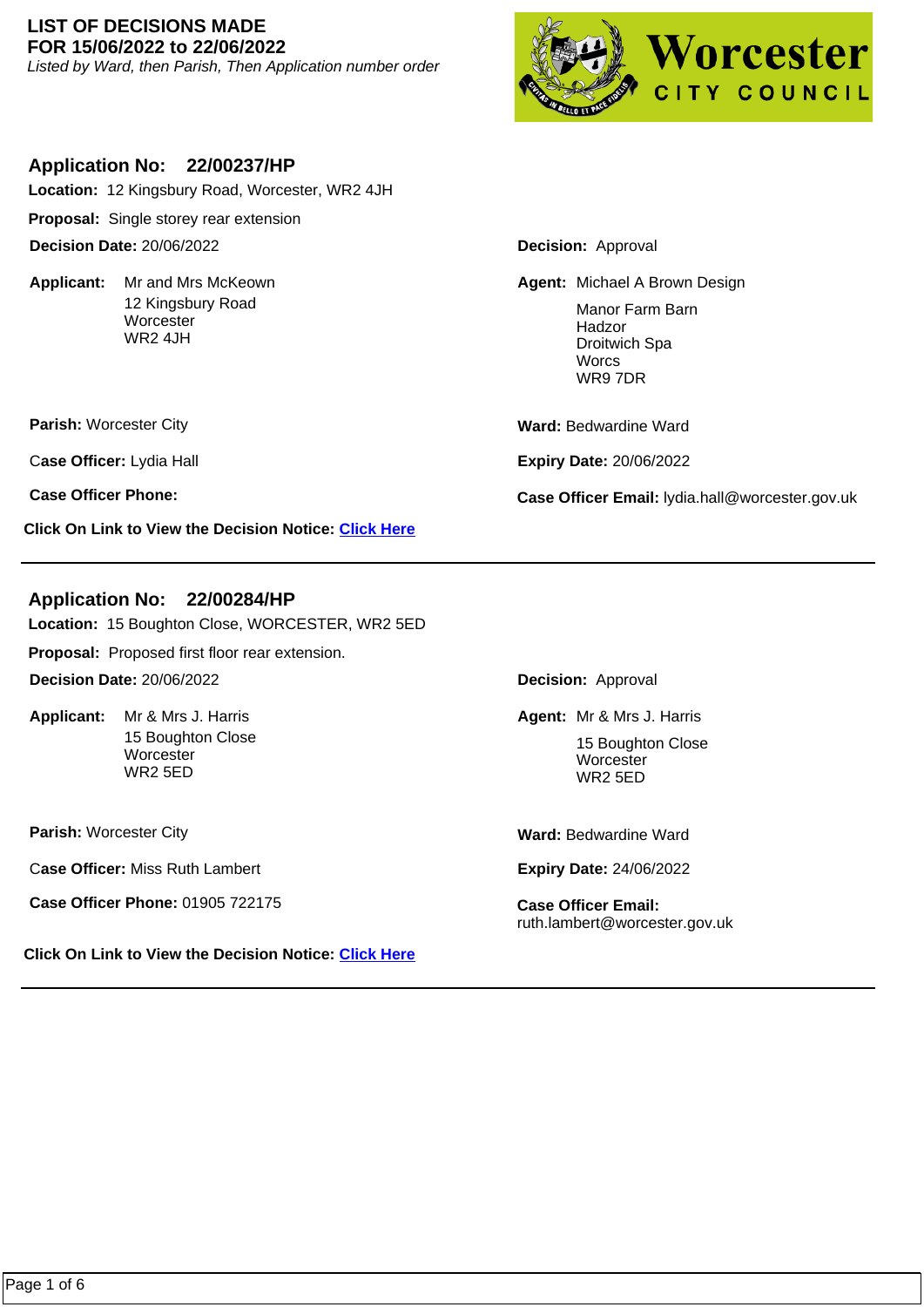# **Application No: 22/00398/CLPU**

**Location:** 24 The Avenue, Worcester, WR2 4AN

**Proposal:** Single storey rear extension.

**Decision Date:** 15/06/2022

Applicant: Mr and Mrs Prangnell 24 The Avenue Worcestershire **Worcester** WR2 4AN

**Parish:** Worcester City

C**ase Officer:** Laura Williamson

**Case Officer Phone:** 01905 722 028 **Case Officer Email:** 

**Click On Link to View the Decision Notice: [Click Here](https://plan.worcester.gov.uk/Planning/Display/22/00398/CLPU)**

**Decision:** Approval

Mr and Mrs Prangnell **Agent:** Mr Stephen Smith

Oak View Hanley Childe Tenbury Wells WR15 8QY

**Ward:** Bedwardine Ward

**Expiry Date:** 29/06/2022

laura.williamson@worcester.gov.uk

## **Application No: 21/01121/FUL**

**Location:** 7 Newport Street, Worcester, WR1 3NG

**Proposal:** Demolition of existing building. Proposed three storey residential development.

**Decision Date:** 20/06/2022

Applicant: Squared Capital 369 Hagley Road West Birmingham Birmingham B32 2AL Squared Capital **Agent:** Mr Nick Carroll

**Parish:** Worcester City

C**ase Officer:** Thomas Gabriel

**Case Officer Phone:** 01905 722521 **Case Officer Email:** 

**Click On Link to View the Decision Notice: [Click Here](https://plan.worcester.gov.uk/Planning/Display/21/01121/FUL)**

**Decision:** Refusal

42 Broad Street **Worcester** WR1 3LR

**Ward:** Cathedral Ward

**Expiry Date:** 04/02/2022

thomas.gabriel@worcester.gov.uk

## **Application No: 22/00026/FUL**

**Location:** 47 High Street, Worcester, WR1 2QB

**Proposal:** Demolition of part single-storey part three-storey return to the rear and all associated works to make good

**Decision Date:** 20/06/2022

Applicant: Bellborough Limited 15 Sackville Street London W1S 3DN

**Parish:** Worcester City

C**ase Officer:** Lydia Hall

**Click On Link to View the Decision Notice: [Click Here](https://plan.worcester.gov.uk/Planning/Display/22/00026/FUL)**

**Decision:** Approval

**Bellborough Limited Case Control Control Control Control Control Agent: David Jackson** 

PO Box 3000 Warlingham CR6 9YS

**Ward:** Cathedral Ward

**Expiry Date:** 09/03/2022

**Case Officer Phone: Case Officer Email:** lydia.hall@worcester.gov.uk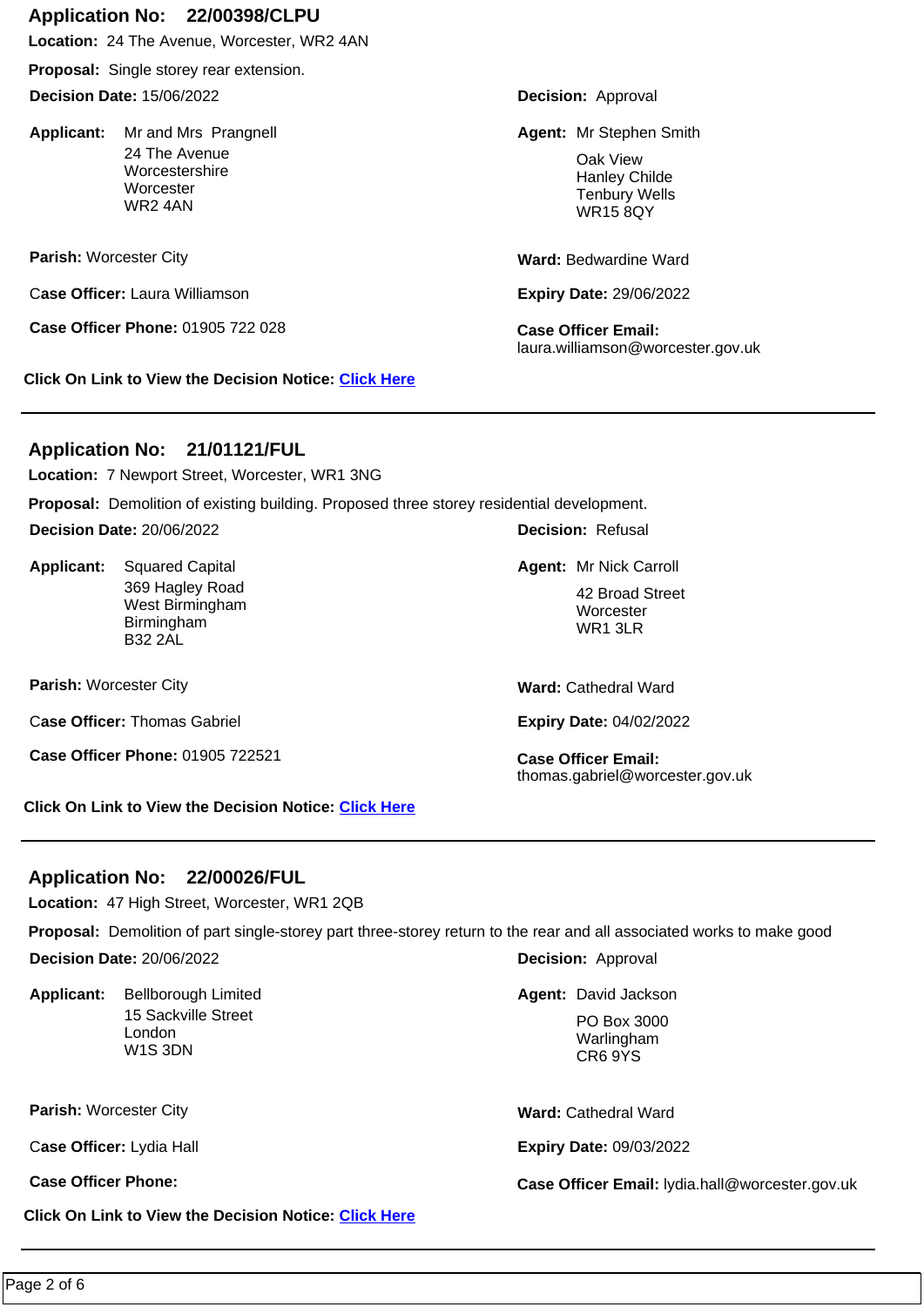#### **Application No: 22/00343/HP**

**Location:** 176 Bath Road, WORCESTER, WR5 3ER

**Proposal:** Proposed two storey rear extension and parking for two cars.

**Decision Date:** 15/06/2022

Applicant: Mr Jake Kingdon 176 Bath Road **Worcester** WR5 3ER

**Parish:** Worcester City

C**ase Officer:** Miss Ruth Lambert

**Case Officer Phone:** 01905 722175 **Case Officer Email:** 

**Click On Link to View the Decision Notice: [Click Here](https://plan.worcester.gov.uk/Planning/Display/22/00343/HP)**

**Decision:** Approval

Mr Jake Kingdon Matter of Matter Medicine Matter of Matter Mr Michael Hughes

58 St Annes Road **Worcester** WR3 7PQ

**Ward:** Cathedral Ward

**Expiry Date:** 22/06/2022

ruth.lambert@worcester.gov.uk

#### **Application No: 22/00164/HP**

**Location:** 15 Eltric Road, WORCESTER, WR3 7NU

**Proposal:** Single storey rear extension with lean-to roof. **Decision Date:** 20/06/2022

Applicant: Mrs Judith Over 15 Eltric Road **Worcester** WR3 7NU

**Parish:** Worcester City

C**ase Officer:** Lydia Hall

**Click On Link to View the Decision Notice: [Click Here](https://plan.worcester.gov.uk/Planning/Display/22/00164/HP)**

**Decision:** Approval

Mrs Judith Over **Mrs** Agent: Mr Marc Spicer

44 Swannington Drive Kingsway **Gloucester** GL2 2HD

**Ward:** Claines Ward

**Expiry Date:** 21/06/2022

**Case Officer Phone: Case Officer Email:** lydia.hall@worcester.gov.uk

### **Application No: 22/00354/HP**

**Location:** 6 Beckett Drive, Worcester, WR3 7BZ

**Proposal:** Conversion of existing garage and single storey extension to provide annexe for extended family living.

**Decision Date:** 20/06/2022

Applicant: Mr and Mrs Pool and Mrs Sanders **State Agent: Steve Meredith** 6 Beckett Drive **Worcester** WR3 7BZ

**Parish:** Worcester City

C**ase Officer:** Laura Williamson

**Case Officer Phone:** 01905 722 028 **Case Officer Email:** 

**Click On Link to View the Decision Notice: [Click Here](https://plan.worcester.gov.uk/Planning/Display/22/00354/HP)**

**Decision:** Approval

Agent: Steve Meredith

24 Montpelier Road West Malvern Worcestershire WR14 4BP

**Ward:** Claines Ward

**Expiry Date:** 21/06/2022

laura.williamson@worcester.gov.uk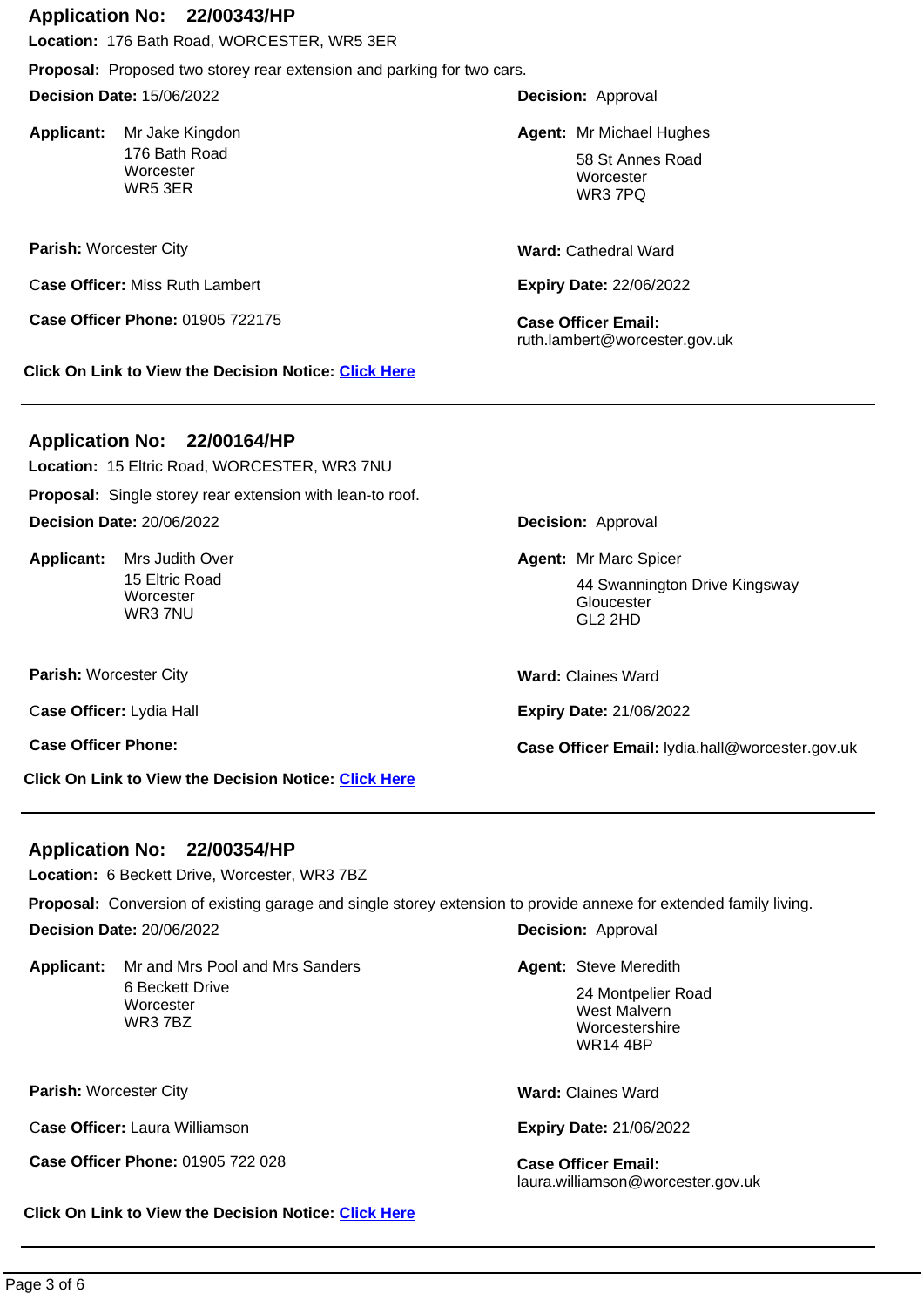### **Application No: 22/00432/TPOA**

**Location:** 18 Kennet Green, Worcester, WR5 1JQ

**Proposal:** Remove Silver birch tree

**Decision Date:** 20/06/2022

Applicant: Miss Gemma Maquire 18 kennet green **Worcester** Wr51jq

**Parish:** Worcester City

C**ase Officer:** Charlotte Allen

**Case Officer Phone: Case Officer Email:** 

**Click On Link to View the Decision Notice: [Click Here](https://plan.worcester.gov.uk/Planning/Display/22/00432/TPOA)**

**Decision:** Approval

Miss Gemma Maguire **Miss Agent: Miss Gemma Maguire** Agent: Miss Gemma Maguire

18 kennet green Worcester Wr51jq

**Ward:** Nunnery Ward

**Expiry Date:** 14/07/2022

Charlotte.allen@worcester.gov.uk

## **Application No: 22/00338/FUL**

**Location:** Joy Mining Machinery Ltd, Bromyard Road, Worcester, WR2 5EG

**Proposal:** Erection of a palisade fencing

**Decision Date:** 20/06/2022

**Applicant:**  c/o agent (Avison Young) 3 Brindleyplace Birmingham B1 2JB

**Parish:** Worcester City

C**ase Officer:** Lydia Hall

**Click On Link to View the Decision Notice: [Click Here](https://plan.worcester.gov.uk/Planning/Display/22/00338/FUL)**

**Decision:** Approval

Joy Global (UK) Limited **Miss Agent: Miss Gemma Hiden** 

3 Brindleyplace Birmingham B1 2JB

**Ward:** St. John Ward

**Expiry Date:** 22/06/2022

**Case Officer Phone: Case Officer Email:** lydia.hall@worcester.gov.uk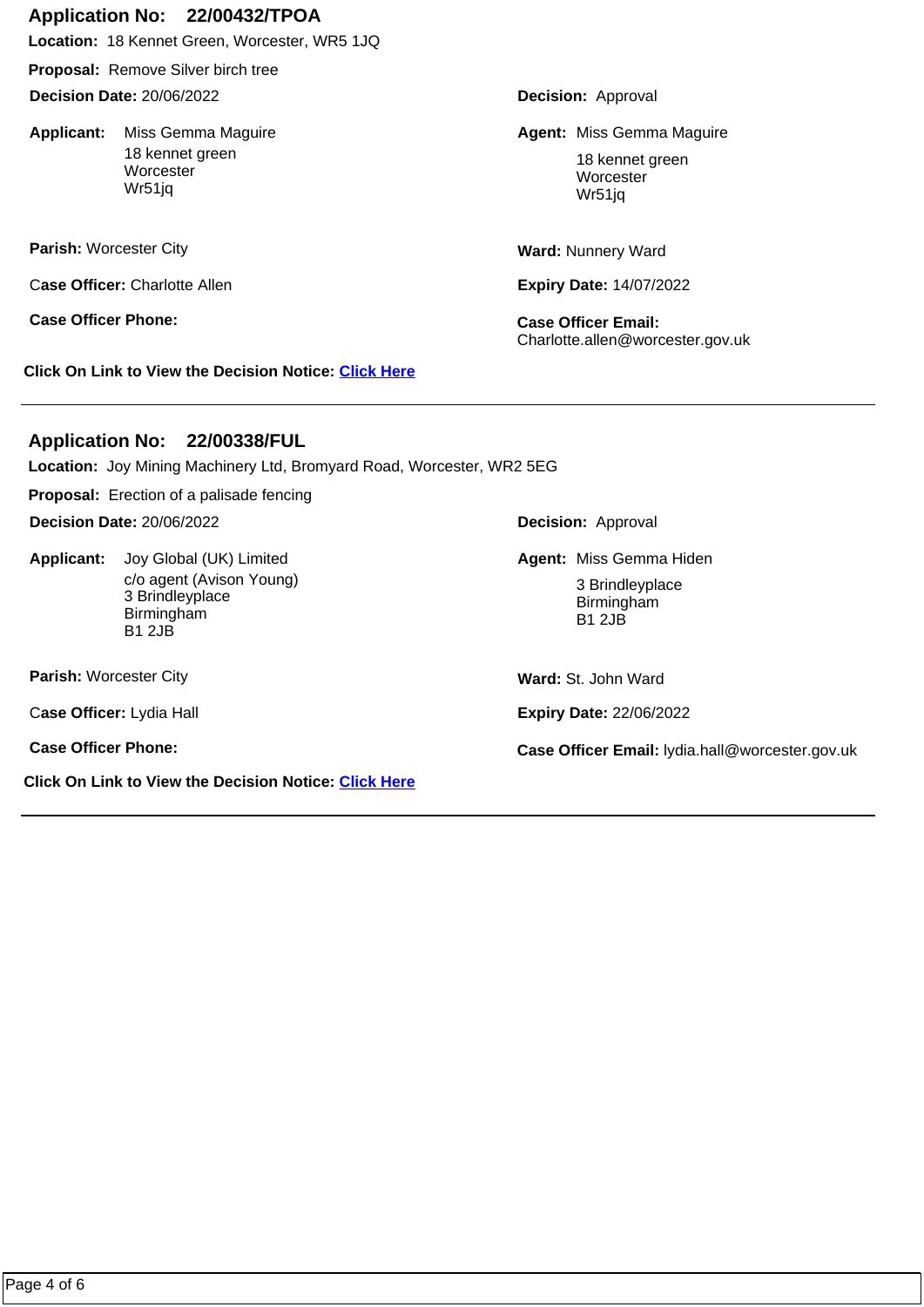#### **Application No: 22/00081/FUL**

**Location:** The Timberdine, Bath Road, Worcester, WR5 3HP

**Proposal:** Proposed refurbishment to include internal works, changes to modern entrance porch and creation of new rear customer terrace.

#### **Decision Date:** 15/06/2022

**Applicant:**  C/O Agent C/O Agent CM13 3DJ Mitchells & Butlers Retail Ltd **Decision:** Approval

Agent: Miss Alicia Lai

Number One The Drive Great Warley Brentwood CM13 3DJ

**Parish: St. Peter the Great County** 

C**ase Officer:** Rebecca Allen

**Case Officer Phone: Case Officer Email:** 

**Click On Link to View the Decision Notice: [Click Here](https://plan.worcester.gov.uk/Planning/Display/22/00081/FUL)**

**Ward:** St. Peter's Parish Ward

**Expiry Date:** 15/06/2022

rebecca.allen@worcester.gov.uk

### **Application No: 22/00082/LB**

**Location:** The Timberdine, Bath Road, Worcester, WR5 3HP

**Proposal:** Proposed refurbishment to include internal works, changes to modern entrance porch and creation of new rear customer terrace.

**Decision Date:** 15/06/2022

**Applicant:**  C/O Agent C/O Agent CM13 3DJ Mitchells & Butlers Retail Ltd **Decision:** Approval

Agent: Miss Alicia Lai

Number One The Drive Great Warley Brentwood CM13 3DJ

Parish: St. Peter the Great County

C**ase Officer:** Rebecca Allen

**Case Officer Phone: Case Officer Email:** 

**Click On Link to View the Decision Notice: [Click Here](https://plan.worcester.gov.uk/Planning/Display/22/00082/LB)**

**Ward:** St. Peter's Parish Ward

**Expiry Date:** 15/06/2022

rebecca.allen@worcester.gov.uk